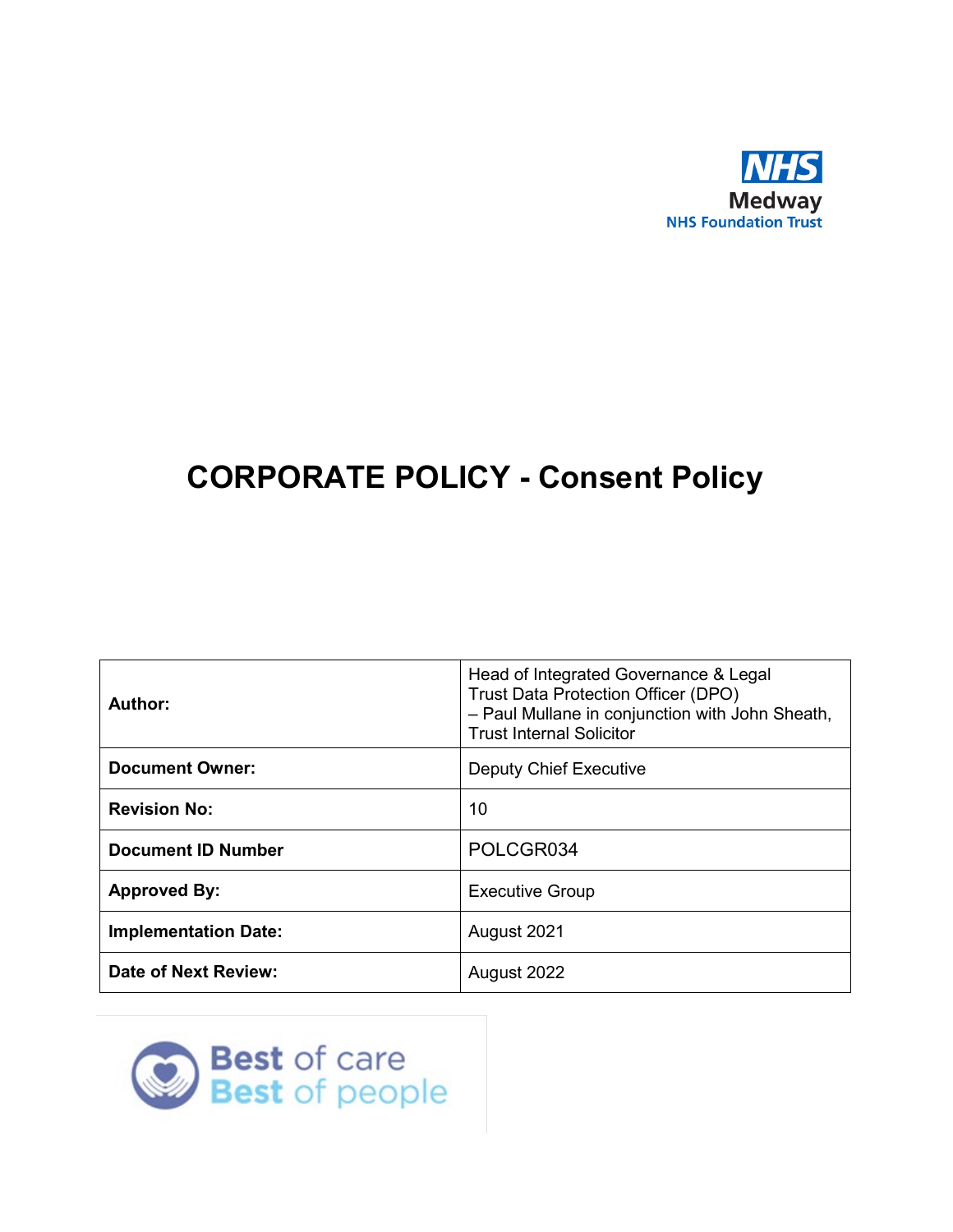| <b>Document Control / History</b> |                                                                                                                                                                                                                            |  |  |
|-----------------------------------|----------------------------------------------------------------------------------------------------------------------------------------------------------------------------------------------------------------------------|--|--|
| <b>Revision</b><br><b>No</b>      | <b>Reason for change</b>                                                                                                                                                                                                   |  |  |
| Updated                           | Alteration to reflect changes to legislation – Mental Capacity Act (2005) and<br>Human Tissue Act (2004) and Department of Health: Reference guide to<br>consent for examination or treatment 2 <sup>nd</sup> Edition 2009 |  |  |
|                                   | Amendment – change of contact details for IMCA – see 1.3.8.                                                                                                                                                                |  |  |
| $\overline{2}$                    | Changes to Case Law and Legislation; inclusion of Monitoring Table and                                                                                                                                                     |  |  |
|                                   | <b>Equality Impact Assessment</b>                                                                                                                                                                                          |  |  |
| 3                                 | Inclusion of consent for post mortems                                                                                                                                                                                      |  |  |
| $\overline{4}$                    | To accommodate revisions to NHSLA risk management standards                                                                                                                                                                |  |  |
| 5                                 | Scheduled update – no changes to guidance                                                                                                                                                                                  |  |  |
| $6\phantom{1}6$                   | Policy updated and split into individual SOPs                                                                                                                                                                              |  |  |
| $\overline{7}$                    | Reviewed - remove Form 8 no longer required                                                                                                                                                                                |  |  |
| 8                                 | Reviewed with no major changes - added reference to 2.14                                                                                                                                                                   |  |  |
| 9                                 | Reviewed with no major changes                                                                                                                                                                                             |  |  |
| 10                                | Reviewed with no major changes                                                                                                                                                                                             |  |  |

#### **Consultation**

John Sheath – Trust In-house Solicitor

Ethics Committee

Chief Medical Officer

© Medway NHS Foundation Trust [2021]

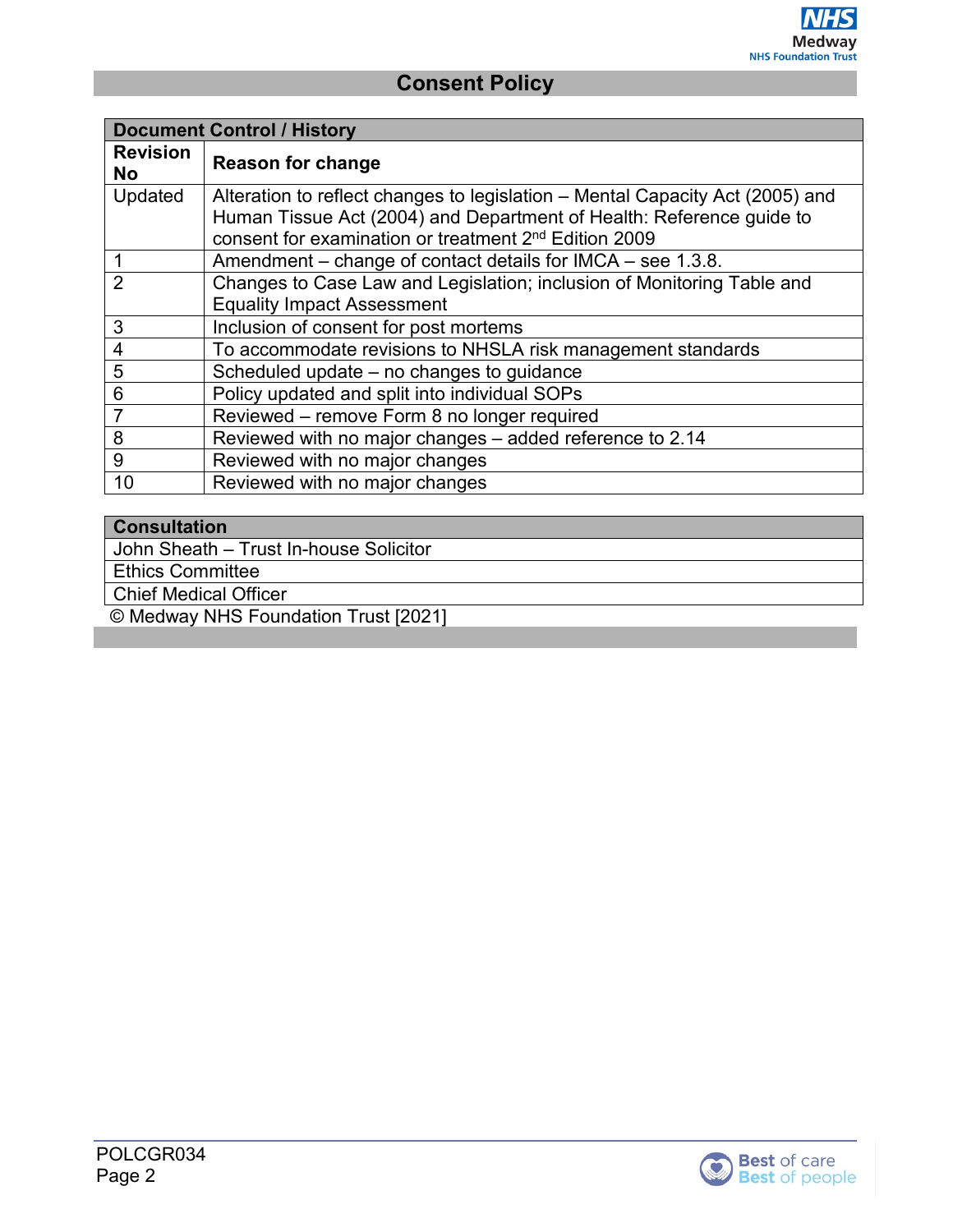**Table of Contents**

|                | TO BE READ IN CONJUNCTION WITH ANY POLICIES LISTED IN TRUST<br><b>ASSOCIATED DOCUMENTS.</b> | $\overline{\mathbf{4}}$ |
|----------------|---------------------------------------------------------------------------------------------|-------------------------|
| 1              | <b>INTRODUCTION</b>                                                                         | $\boldsymbol{4}$        |
| 2 <sup>7</sup> | <b>PURPOSE / AIM AND OBJECTIVE</b>                                                          | $\boldsymbol{4}$        |
| $\mathbf{3}$   | <b>DEFINITIONS</b>                                                                          | 5                       |
| 4              | (DUTIES) ROLES AND RESPONSIBILITIES                                                         | 6                       |
| 5              | <b>MONITORING AND REVIEW</b>                                                                | 8                       |
| 6              | <b>TRAINING AND IMPLEMENTATION</b>                                                          | 9                       |
| $\overline{7}$ | <b>REFERENCES</b>                                                                           | 10                      |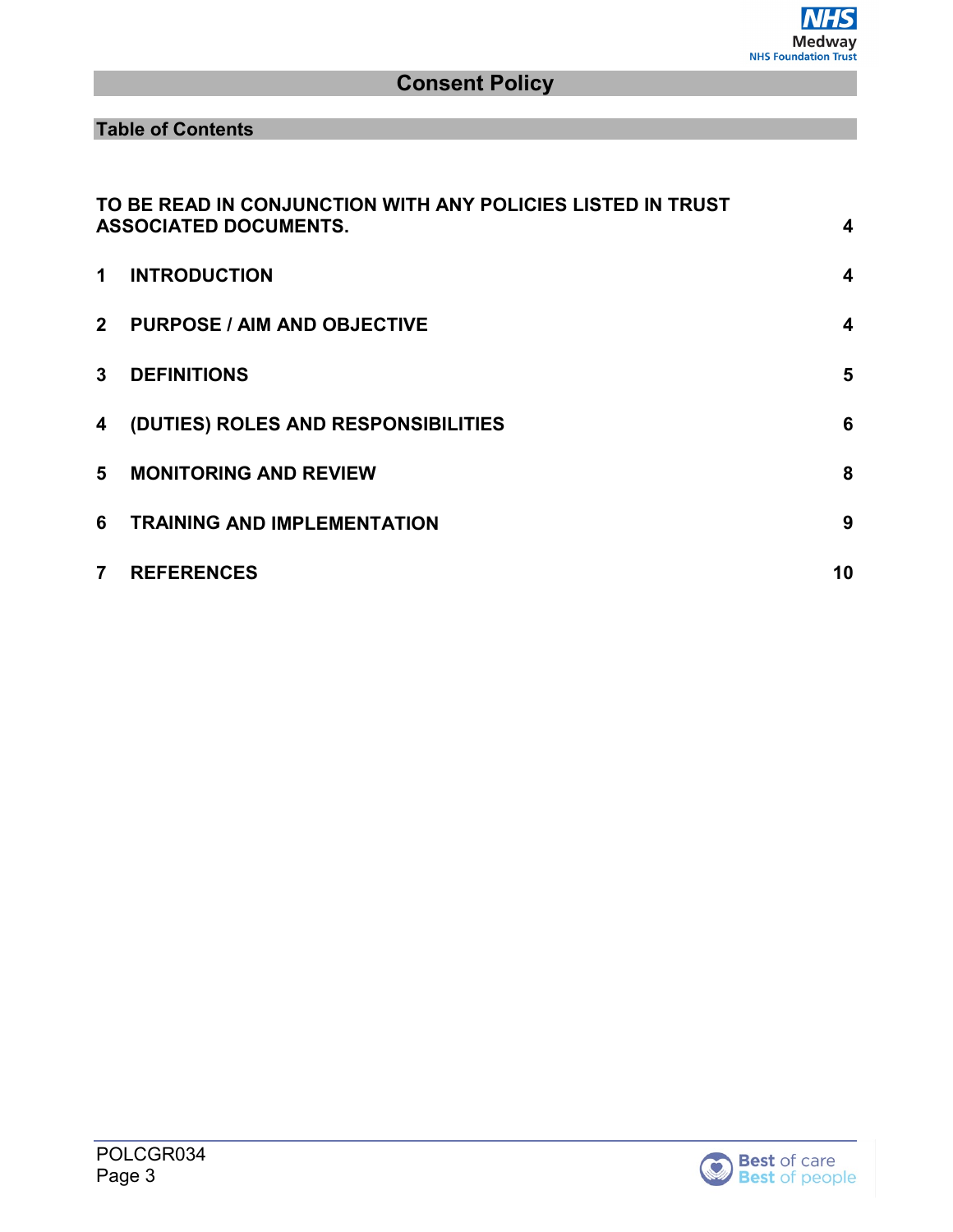#### <span id="page-3-1"></span><span id="page-3-0"></span>**To be read in conjunction with any policies listed in Trust Associated Documents.**

#### **1 Introduction**

- 1.1 This policy sets out the standards and procedures in this Trust, which aim to ensure that health professionals are able to comply with the guidance. While this document is primarily concerned with healthcare, social care colleagues should also be aware of their obligations to obtain consent before providing certain forms of social care, such as those that involve touching the patient or client.
- 1.2 Responsibility for ensuring the application of this policy lies with the Director of Clinical Operations for each Directorate. Adherence to this policy will be monitored by the Chief Medical Officer via the - Ethics Committee.

#### <span id="page-3-2"></span>**2 Purpose / Aim and Objective**

- 2.1 This Policy sets out the Trust arrangements for Consent and associated governance to ensure compliance with the regulatory framework.
	- 2.1.1 Health professionals must all be aware of guidance on consent issued by their own regulatory bodies, e.g. the General Medical Council consent guidance "doctors and patients making decisions together" - see [http://www.gmc](http://www.gmc-uk.org/guidance/ethical_guidance/consent_guidance_index.asp)[uk.org/guidance/ethical\\_guidance/consent\\_guidance\\_index.asp](http://www.gmc-uk.org/guidance/ethical_guidance/consent_guidance_index.asp)
	- 2.1.2 The Department of Health (DoH) updated its guidance in 2009 after the Mental Capacity Act and Code of Practice came into effect in its Reference Guide to Consent for Examination or Treatment (2nd Edition). See [https://www.gov.uk/government/publications/reference-guide-to-consent-for](https://www.gov.uk/government/publications/reference-guide-to-consent-for-examination-or-treatment-second-edition)[examination-or-treatment-second-edition](https://www.gov.uk/government/publications/reference-guide-to-consent-for-examination-or-treatment-second-edition)
	- 2.1.3 The Human Tissue Authority Code of Practice Code A: guiding principles and the fundamental principle of consent, Consent (July 2014) at [https://www.hta.gov.uk/guidance-professionals/codes-practice/code-practice-](https://www.hta.gov.uk/guidance-professionals/codes-practice/code-practice-1-consent)[1-consent](https://www.hta.gov.uk/guidance-professionals/codes-practice/code-practice-1-consent) gives practical guidance and establishes standards on how consent should be sought and what information should be given in relation to the retention, storage and use of human tissue for various specified purposes, and concerning the removal of tissue from the deceased.
	- 2.1.4 Royal College of Surgeons: Consent: Supported Decision Making a good practice guide (November 2016) [https://www.rcseng.ac.uk/library-and](https://www.rcseng.ac.uk/library-and-publications/college-publications/docs/consent-good-practice-guide/)[publications/college-publications/docs/consent-good-practice-guide/.](https://www.rcseng.ac.uk/library-and-publications/college-publications/docs/consent-good-practice-guide/) The Trust Policy is that the consent process must be underpinned by the key principles set out in this good practice guide:
		- The aim of the discussion about consent is to give the patient the information they need to make a decision about what treatment or procedure (if any) they want.

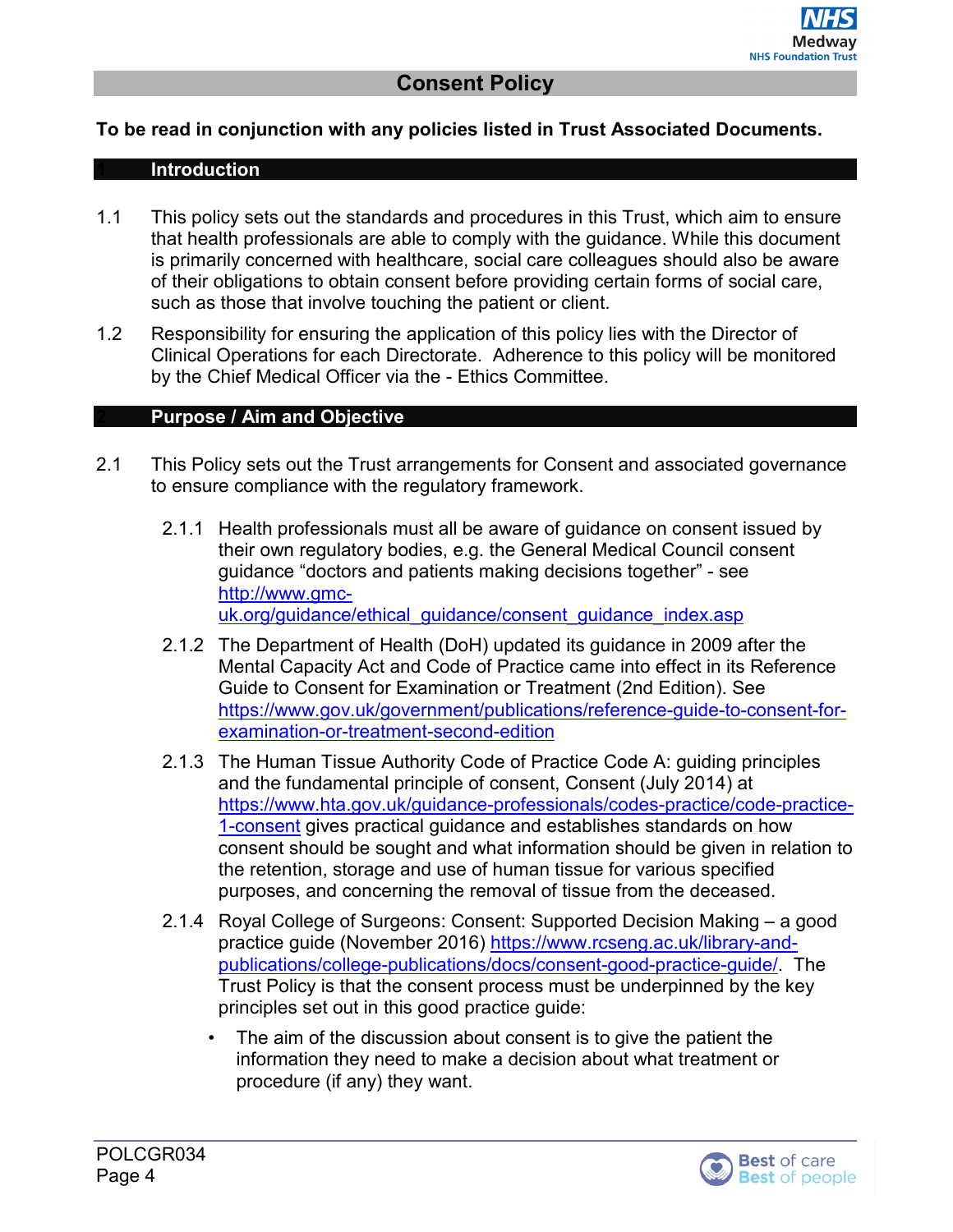- The discussion has to be tailored to the individual patient. This requires time to get to know the patient well enough to understand their views and values.
- All reasonable treatment options, along with their implications, should be explained to the patient.
- Material risks for each option should be discussed with the patient. The test of materiality is twofold: *whether, in the circumstances of the particular case, a reasonable person in the patient's position would be likely to attach significance to the risk, or the doctor is or should reasonably be aware that the particular patient would likely attach significance to it*.

See Montgomery v Lanarkshire Health Board (2015) UK Supreme Court.

- Consent should be written and recorded. If the patient has made a decision, the consent form should be signed at the end of the discussion. The signed form is part of the evidence that the discussion has taken place, but provides no meaningful information about the quality of the discussion.
- **In addition to the consent form, a record of the discussion (including contemporaneous documentation of the key points of the discussion, hard copies or web links of any further information provided to the patient, and the patient's decision) should be included in the patient's case notes**. This is important even if the patient chooses not to undergo treatment.
- 2.2 The principles set out in this Policy apply to treatment in an elective situation when the patient has time to consider their options. In an urgent or emergency situation where it is imperative to save life or limb, or prevent serious deterioration, the surgeon will have to proceed with limited discussion or even without consent (see Appendix 1 of the Royal College of Surgeons good practice guide referred to in 2.1.4 above) on acting in the patient's best interests).

#### <span id="page-4-0"></span>**3 Definitions**

#### 3.1 **Capacity**

3.1.1 The ability to carry out the processes involved to make and communicate a specific decision at a specific time (as set out in the Mental Capacity Act)

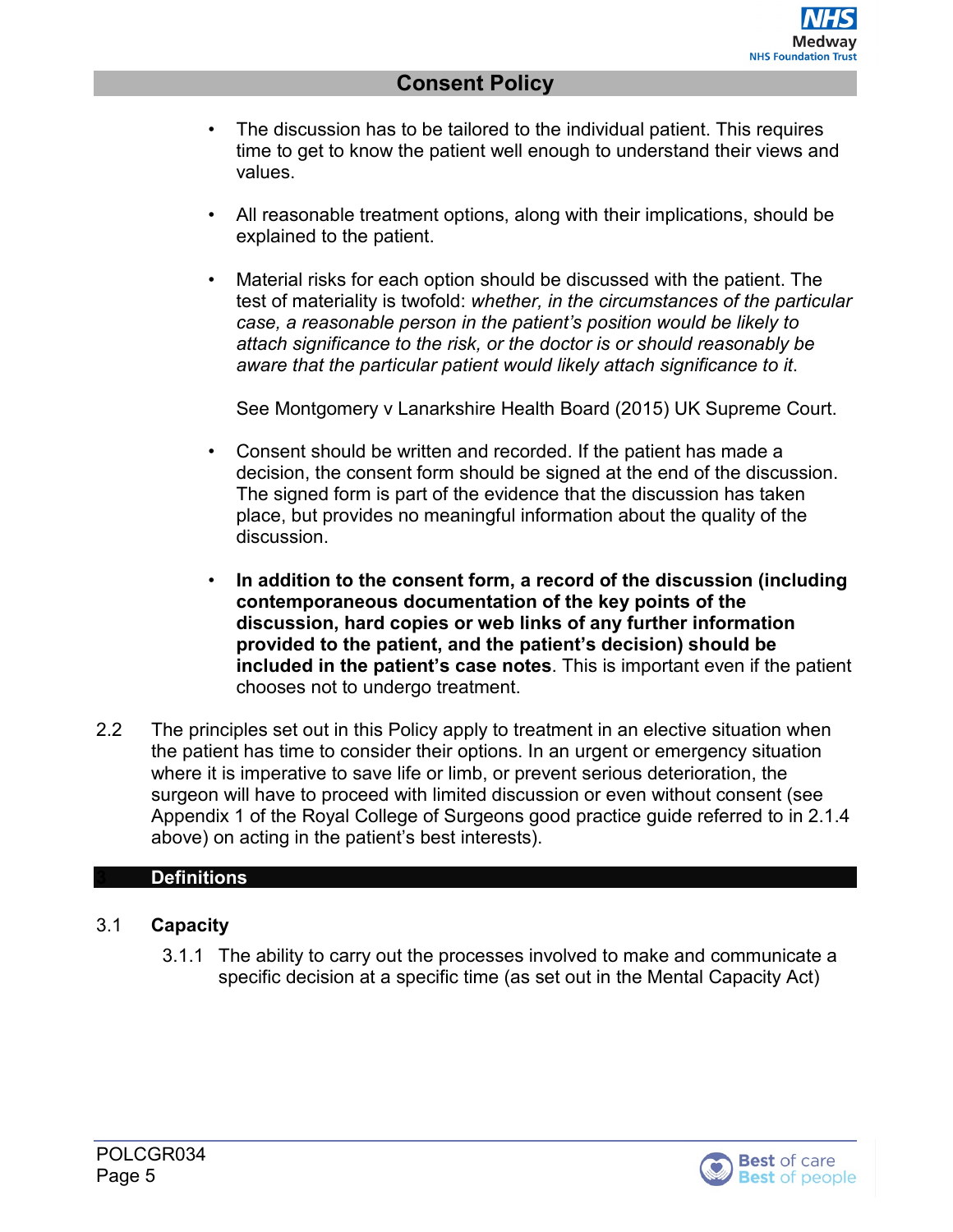- 3.1.2 "Consent" is a patient's agreement for a health professional to provide care. Patients may indicate consent non-verbally (for example by presenting their arm for their pulse to be taken), orally, or in writing. For the consent to be valid, the patient must:
- 3.1.3 have capacity to take the particular decision;
- 3.1.4 have received sufficient information to take it; and
- 3.1.5 not be acting under duress.
- 3.2 A signature on a form is not consent; it is part of the consent process. It can be evidence of understanding and acceptance of information given during the consent process. Patients with capacity may withdraw consent at any time before or during an investigation or treatment taking place.

#### 3.3 **Independent Medical Capacity Advocate (IMCA)**

3.3.1 This service helps the Trust to make decisions in the best interests of people who lack the capacity and who have no family or friends that it would be appropriate to consult about these decisions.

#### 3.4 **Risk**

3.4.1 Any adverse outcome, including those which some health professionals would describe as 'side-effects' or 'complications'

#### <span id="page-5-0"></span>**4 (Duties) Roles and Responsibilities**

- 4.1 The health professional actually carrying out any procedure is ultimately responsible for ensuring that the patient is genuinely consenting to what is being done: it is this health professional that will be held responsible in law if there is a challenge later.
- 4.2 Where oral or non-verbal consent is being sought at the point the procedure will be carried out, this will naturally be done by the health professional that is to carry out the procedure. However, team work is a crucial part of the way the NHS operates, and where written consent is being sought it may be appropriate for other members of the team to participate in the process of seeking consent.
- 4.3 Completing consent forms
	- 4.3.1 The standard consent form provides space for a health professional to specify key information provided to patients and to sign confirming that they have done so. The health professional providing the information must be competent to do so: either because they themselves carry out the procedure, or because they have received specialist training in advising patients about this procedure, have been assessed, are aware of their own knowledge limitations and are subject to audit.
	- 4.3.2 The consent form will normally also be signed by the patient. However, if a patient is unable to do so (e.g. because of blindness, amputation, locked in syndrome), verbal consent can be witnessed and documented by a second member of staff after the whole form has been read out to the patient. If a patient completes the form in advance of a procedure (e.g. in out-patients or

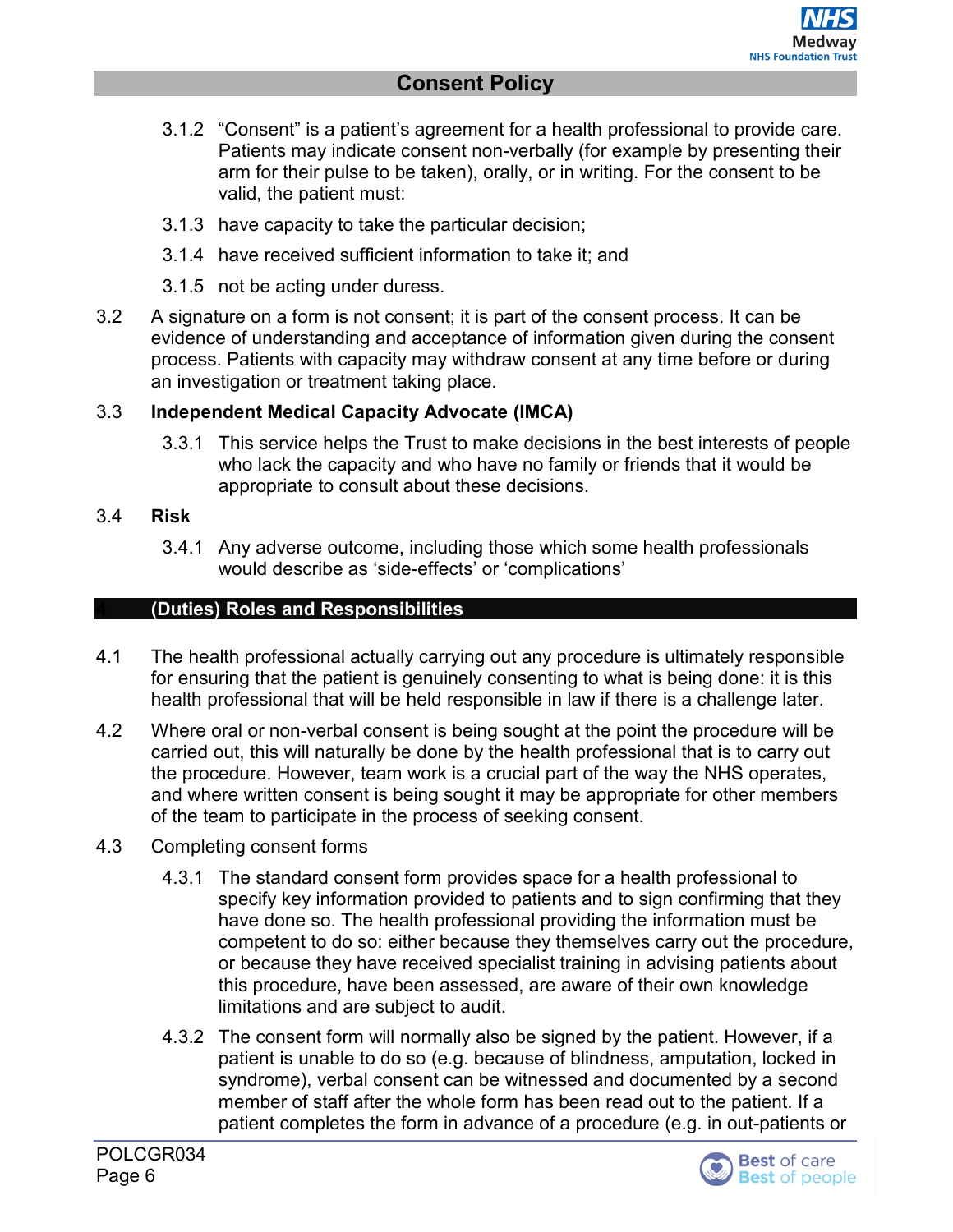at a pre-assessment clinic), a health professional involved in their care on the day of the procedure should sign the form to confirm that the patient still wishes to go ahead and has had any further questions answered. It will be appropriate for any member of the healthcare team (for example a nurse admitting the patient for an elective procedure) to provide the second signature, as long as they have access to appropriate colleagues to answer any questions they cannot handle themselves.

- 4.4 Delegation of Consent
	- 4.4.1 Any specialty that wishes to develop training for health professionals to enable them to seek informed consent for one or more specified procedures (which they are not able to perform themselves) must produce documentation specifying the knowledge and practical skills required before this is undertaken. They must also produce details of the competency assessment that will be undertaken before such a practitioner seeks consent for the procedure, specifying how often this will be reviewed or the person will be reassessed. This training and documentation must be approved by the specialty lead consultant (who must confirm in writing that it meets the requirements of the consent policy), and by the Clinical Management Board, before it is implemented.
	- 4.4.2 Each specialty is responsible for keeping a list of those staff approved to obtain delegated consent, together with the date of this approval, and a note of each procedure for which the member of staff is now competent to obtain delegated consent.
	- 4.4.3 The annual consent audit will include a process for checking that consent is being sought by staff who are competent to perform the procedure concerned, or who are documented as having successfully completed the relevant training showing they are competent to undertake this process.
	- 4.4.4 Any member of staff who is asked a supplementary question by a patient, which is outside their immediate professional expertise to be able to answer, should not countersign the form unless or until they are satisfied that
		- an appropriate professional has addressed any outstanding concerns of the patient; and
		- the patient has received full information to enable him/her to make a decision on whether or not they wish the proposed procedure to go ahead.
- 4.5 Responsibility of health professionals
	- 4.5.1 It is a health professional's own responsibility:
		- to ensure that if a colleague seeks consent on their behalf they are confident that the colleague is competent to do so; and
		- to work within their own competence and not to agree to perform tasks which exceed that competence.

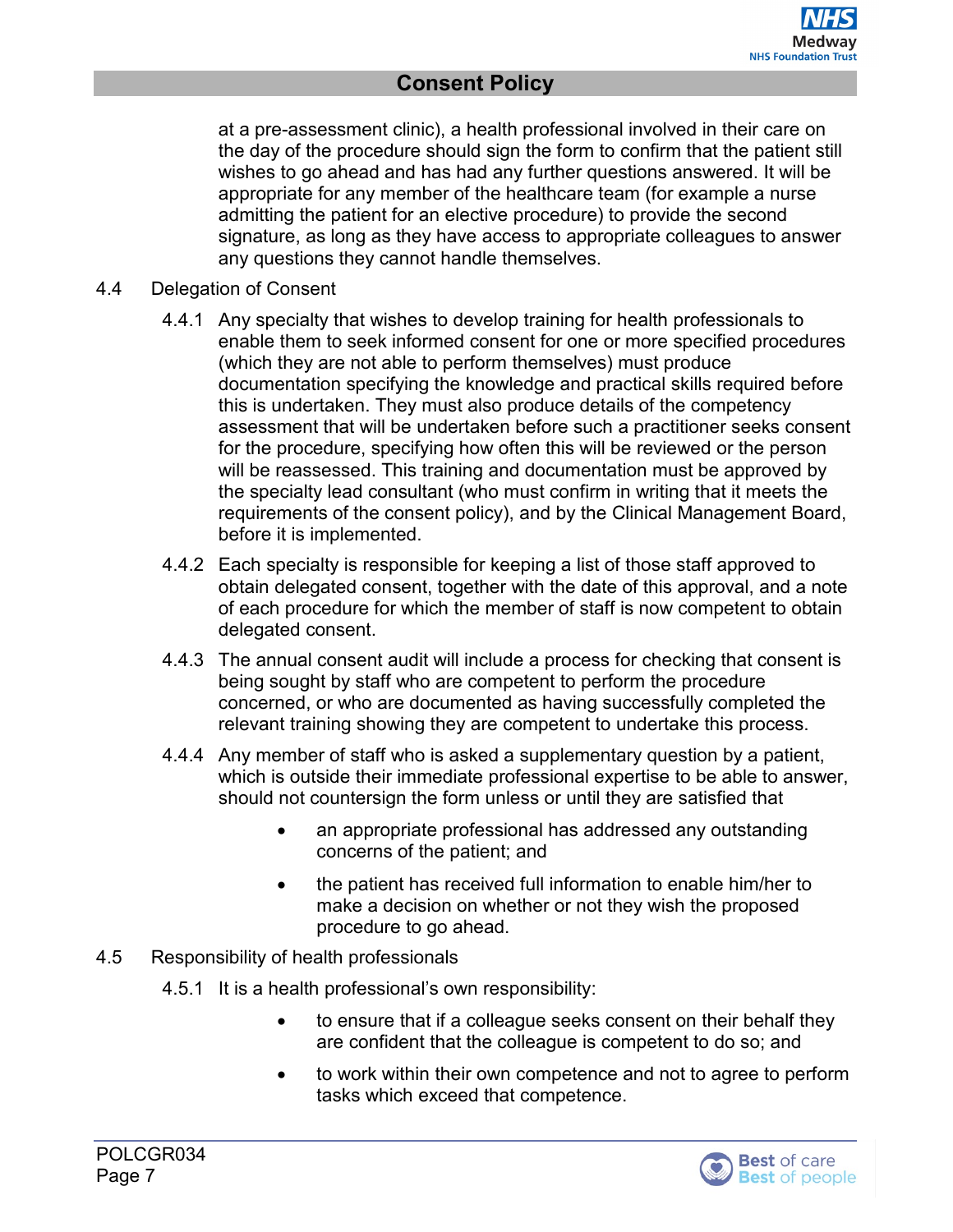- 4.5.2 If a health professional feels that they are being pressurised to seek consent when they do not feel competent to do so, they should contact one of the following for advice and support:
	- a member of the Divisional management team,
	- the specialty lead or principal lead consultant,
	- the Chief Medical Officer
- 4.5.3 If the Trust has reason to believe (e.g. following an audit / investigation) that any trainee doctor has inappropriately sought consent for a medical procedure, or obtained consent without the authorisation to do so, this should be reported to the Chief Medical Officer, who will take it up if appropriate with the General Medical Council (GMC)

#### <span id="page-7-0"></span>**5 Monitoring and Review**

| What will be<br>monitored                                                                                                                                                                                                                                                                                                                                                                     | How/Method/<br><b>Frequency</b>                                                                                                                         | Lead                                       | <b>Reporting</b><br>to      | Deficiencies/ gaps<br><b>Recommendations</b><br>and actions            |
|-----------------------------------------------------------------------------------------------------------------------------------------------------------------------------------------------------------------------------------------------------------------------------------------------------------------------------------------------------------------------------------------------|---------------------------------------------------------------------------------------------------------------------------------------------------------|--------------------------------------------|-----------------------------|------------------------------------------------------------------------|
| Policy review                                                                                                                                                                                                                                                                                                                                                                                 | First review in<br>one year and<br>then every year                                                                                                      | Author                                     | Executive<br>Group          | Policy will be<br>updated and made<br>available to staff.              |
| <b>Elective Surgical</b><br><b>Consent process</b><br>to include:<br>Process for<br>obtaining consent<br>Process for<br>recording consent<br>Process for<br>identifying staff<br>authorised to take<br>consent<br>Process for<br>delivery of<br>procedure specific<br>training on consent<br>for those staff to<br>whom consent<br>training is<br>delegated<br>Generic training on<br>consent | Annual audit of<br>patient records,<br>delegated<br>consent<br>directories,<br>procedure<br>specific and<br>generic training<br>records as<br>required. | Chief<br>Medical<br>Officers'<br>Assistant | Chief<br>Medical<br>Officer | Where gaps are<br>recognised action<br>plans will be put into<br>place |

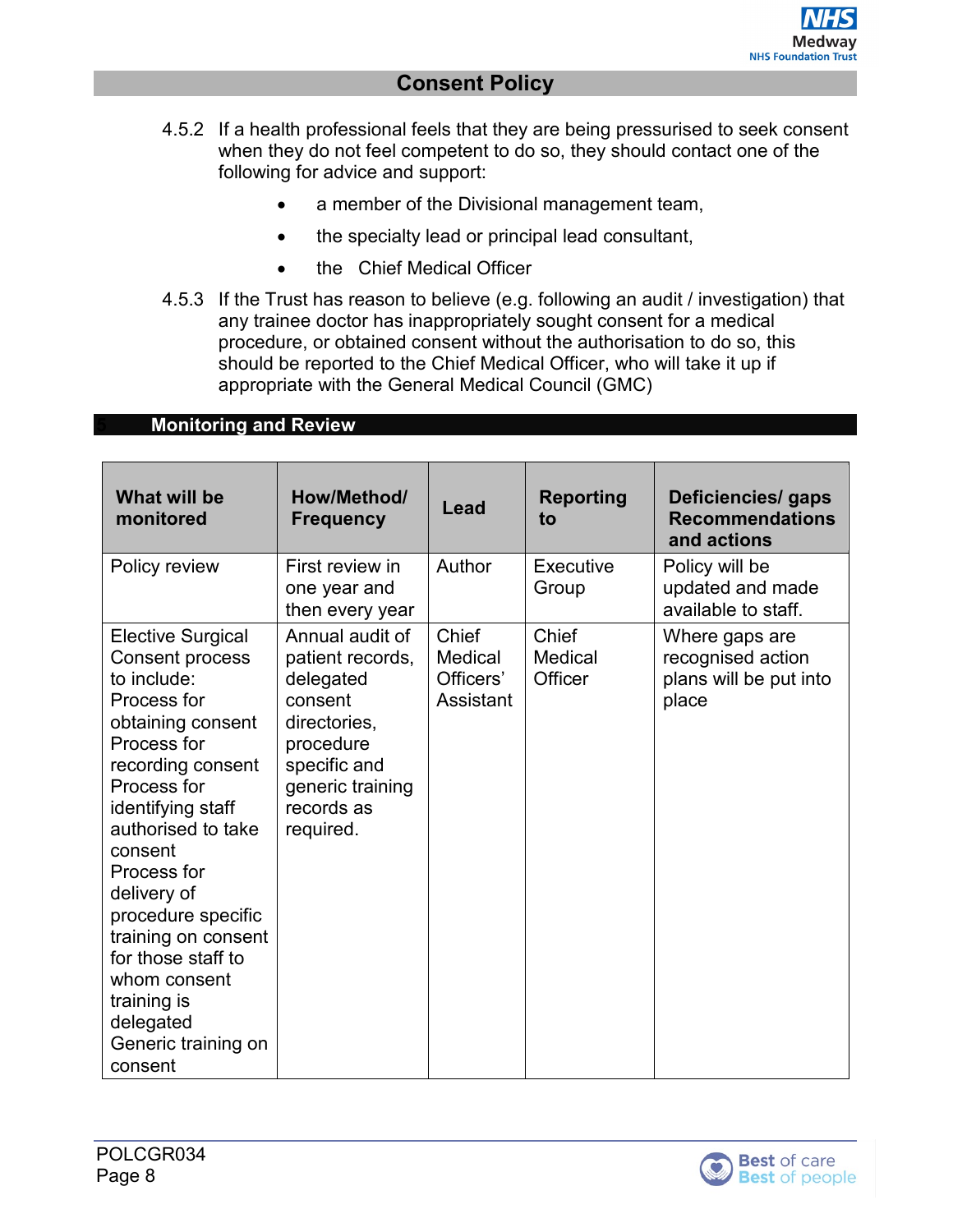| What will be<br>monitored              | How/Method/<br><b>Frequency</b> | Lead                                       | <b>Reporting</b><br>to      | Deficiencies/ gaps<br><b>Recommendations</b><br>and actions            |
|----------------------------------------|---------------------------------|--------------------------------------------|-----------------------------|------------------------------------------------------------------------|
| $Trust - wide$<br><b>Consent Forms</b> | Annual audit                    | Chief<br>Medical<br>Officers'<br>Assistant | Chief<br>Medical<br>Officer | Where gaps are<br>recognised action<br>plans will be put into<br>place |

#### <span id="page-8-0"></span>**6 Training and Implementation**

- 6.1 Training on generic consent issues is available for all staff via the Trust e-learning programme. In addition, ad hoc training services are available at divisional/departmental levels as required. Staff requiring general training on the Consent policy, procedure or best practice in obtaining consent in specific clinical settings should contact the Head of Corporate Governance & Legal - Trust Data Protection Officer (DPO) in Residence 13 on 07843 444508.
- 6.2 Training and assessment for nurses or junior doctors obtaining consent, who do not themselves undertake the procedure(s) being consented for, should be developed locally by the senior clinicians. The Trust requires that each Division should identify which individual nurses or junior doctors are deemed competent to obtain consent for specific procedures (which are serious enough to usually warrant written consent) either by virtue of their existing skill base, or by virtue of having undertaken specific training in obtaining consent for that procedure. This procedure specific training should be provided by a person trained to perform the procedure or by a person with the required medico-legal skills. Training should relate to a specific procedure or groups of procedures and cover the knowledge and skills required to enable the nurse to advise the patients and respond to specific questions, especially in relation to the risks and benefits of the procedure in question and the risks and benefits of the alternatives to that procedure. Competence to perform the consent process for nurses or junior doctors not undertaking the clinical procedure must be documented on the individuals' training record and a note should be added to the procedure Directory held by the relevant Division. Divisions must also ensure that where nurses and junior doctors are involved in assessing continuance of consent, that ready access is available to appropriate colleagues where they are unable to answer personally any questions raised by the patient.
- 6.3 Any incident about the process of gaining consent or giving patients sufficient information on which to make a decision will be reported via the DATIX incident reporting system. In the event that a patient's consent is obtained by Trust personnel not considered appropriate to obtain such consent, the matter will be reported using the Trust's DATIX incident reporting system.
- 6.4 The effectiveness of the implementation of this policy will be subject to annual audit which will be led by the Chief Medical Officer's Assistant and the results of which will be considered at Divisional governance group meetings.

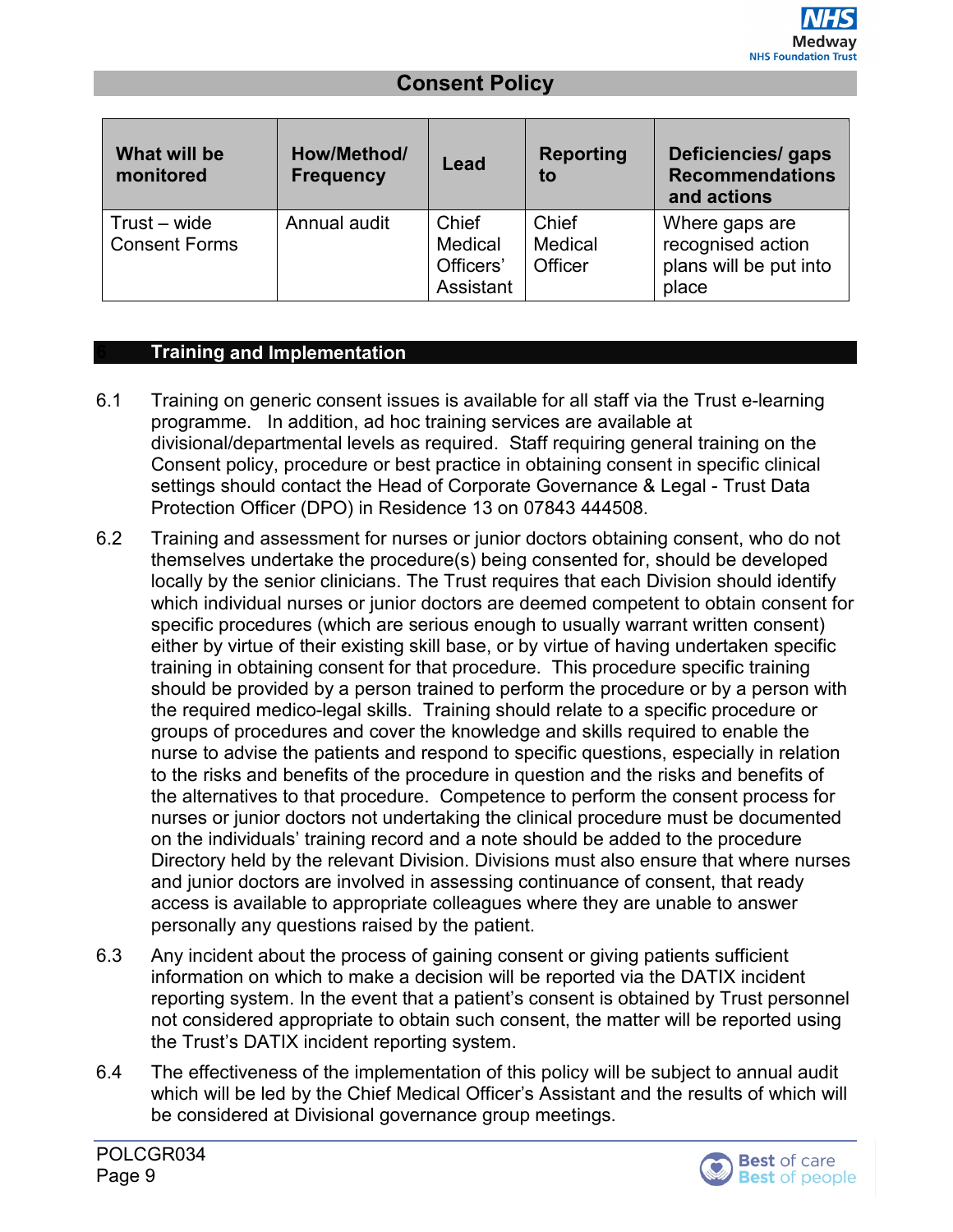# **7 References**

<span id="page-9-0"></span>

| Document   Ref No                                                            |                      |  |
|------------------------------------------------------------------------------|----------------------|--|
| <b>References:</b>                                                           |                      |  |
| <b>Care Quality Commission Fundamental Standard</b>                          | <b>Regulation 11</b> |  |
| Human Tissue Act 2004                                                        |                      |  |
| <b>Mental Capacity Act 2005</b>                                              |                      |  |
| Consent: Supported Decision Making - a good practice guide (Royal College of |                      |  |
| Surgeons November 2016)                                                      |                      |  |
| Good practice in consent implementation guide (Department of Health 2002)    |                      |  |
| <b>Trust Associated Documents:</b>                                           |                      |  |
| <b>Decision Making and Consent Guideline</b>                                 | GUCGR035             |  |
| <b>Consent - Tissue</b>                                                      | SOP0134              |  |
| Consent - Clinical photography and conventional or digital video             | SOP0135              |  |
| recordings                                                                   |                      |  |
| Consent - Medway Elective Surgical Consent Pathway                           | OTCGR161             |  |
| Consent - Consent Flow Chart for Children Under 16 Years of Age              | OTCGR162             |  |
| <b>Consent - ICU Photographs Guideline</b>                                   | GULGR003             |  |
| Consent - Form 1 - Patient agreement to investigation or treatment           | OTCGR165             |  |
| Consent - Form 2 - Parental agreement to investigation or treatment          | OTCGR166             |  |
| Consent - Form 3 - Patient-parental agreement to investigation or            | OTCGR167             |  |
| treatment -procedures where consciousness not impaired                       |                      |  |
| Consent - Form 4 - Form for adults who are unable to consent to              | OTCGR168             |  |
| investigation or treatment                                                   |                      |  |
| Consent - Form 6 - Supplementary Consent for Gifting of Tissue               | OTCGR158             |  |
| Consent - Form 7 - Consent to photography and conventional or                | OTCGR159             |  |
| digital video recordings                                                     |                      |  |
| Consent - Form 9 - Post Mortem Consent Form - Baby                           | OTCGR163             |  |
| <b>Consent - Patient Diary Acceptance Form</b>                               | OTLGR0023            |  |
| Patient request Wound photograph consent Form                                | OTLNM054             |  |
| Tissue Viability patient consent for wound photograph Form                   | OTLNM055             |  |
| Consent Form for the Refusal of Blood Transfusion Form                       | Add no               |  |
| <b>Caesarean Section - Consent Form</b>                                      | <b>DOC309</b>        |  |
| Consent - Consent Flow Chart for Children Under 16 Years of Age              | OTCGR162             |  |
| Consent – MRI in Pregnancy                                                   | <b>DOC</b>           |  |
| Consent - Medway Elective Surgical Consent Pathway                           | OTCGR161             |  |
| <b>Consent - Frequently Asked Questions</b>                                  | <b>DOC226</b>        |  |
| <b>Consent Leaflet - Patient Information Leaflet</b>                         | PIL00001046          |  |
|                                                                              | PIL00001046-4        |  |
| <b>Consent Leaflet - Romanian - Patient Information Leaflet</b>              | Romanian             |  |
|                                                                              | PIL00001046-4        |  |
| Consent Leaflet - Polish - Patient Information Leaflet                       | Polish               |  |
| Occupational Therapy Homevisit - Consent Form for Unaccompanied              |                      |  |
| <b>Access Visits</b>                                                         | OTLGR0024            |  |
| <b>Obtaining Consent for a Looked After Child</b>                            | PROLGR011            |  |